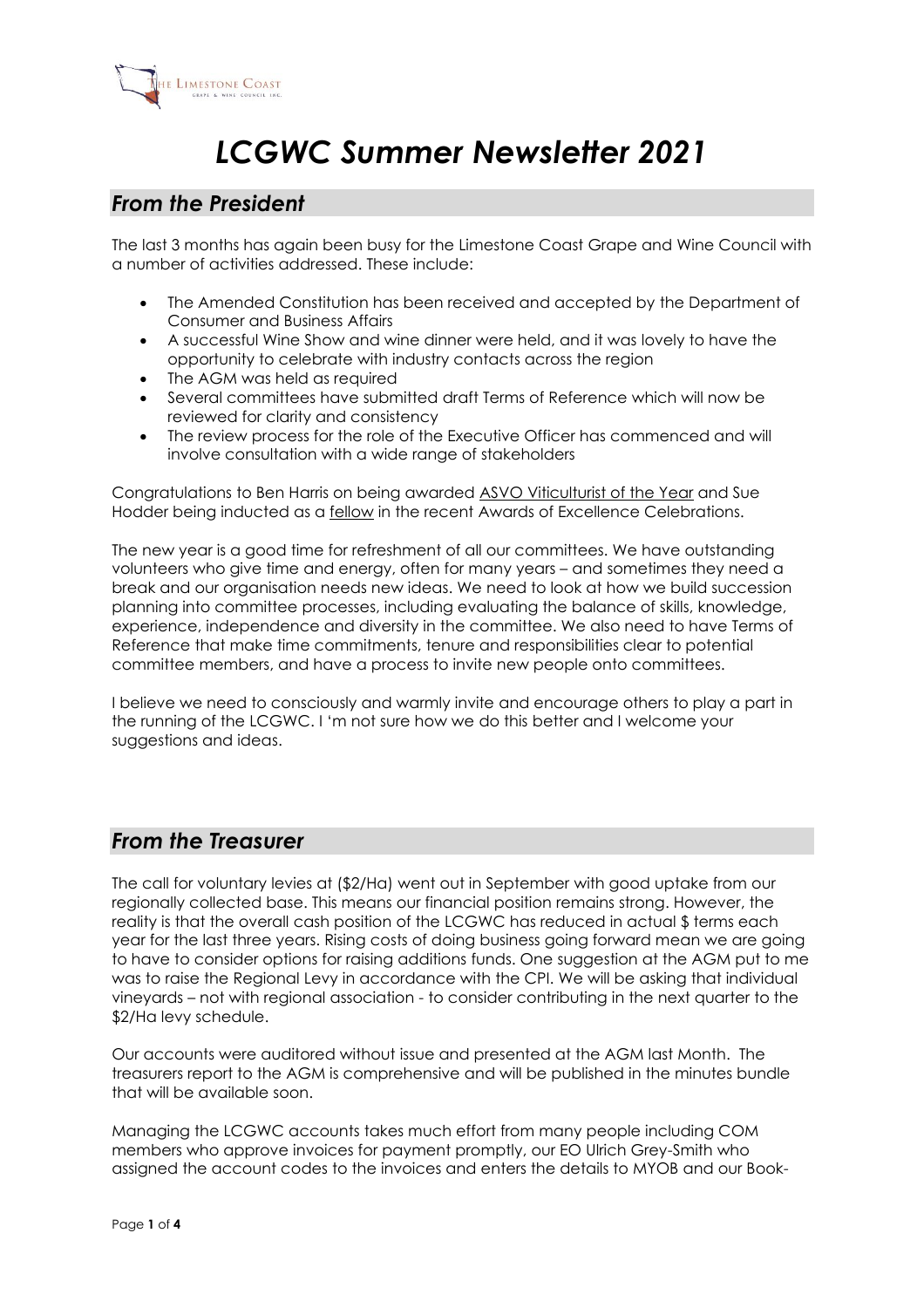

Keeper Lisa Saunders who make sense of it all and applies best practice accountancy to the entries. A special Thank You from me for all your efforts.

# *From the Executive Officer*

## *Communicate and promote*

As well as these quarterly newsletters, I will continue to provide a mailbox service on:

- Communiques on Export Markets,
- Communiques on funding opportunities for business
- COVID restriction changes
- Biosecurity Incursions
- Regular **webpage posts** [https://limestonecoastwine.com.au/,](https://limestonecoastwine.com.au/) plus a social media presence when required by an event or opportunity.
- Mailbox forwards as they are received (hopefully taking out the SPAM for you)

Please pass these on to your groups and let me know if there is other information that you feel needs to be communicated.

If you have not already - I encourage you subscribe to either or both our *MailChimp* lists - [Technical](https://limestonecoastwine.com.au/join-our-email-list-for-workshops-and-symposiums/) & [Wineshow.](https://limestonecoastwine.com.au/join-our-email-list-for-wineshow-news/) The lists now number 100+ subscribers each and the emails have direct links to registration pages of upcoming events, updates, reminders and posts.

#### **Landscapes Board Yarn Day Report**

See <https://www.youtube.com/watch?v=46wlyURCYEg> for a short clip on the Yarn Day held last week. Our acknowledgement of country meeting starts and webpage were appreciated by the local focus group, and the Landscapes Board have a number of acknowledgement statements ready for use if you contact them. Staff from the Landscapes Board presented research work they are undertaking. If there is enough interest we can arrange another of these sessions by a scar tree near you.

#### **Website Traffic**

It has been nearly a year since the Webpage refresh went live. Some statistics from Google Analyics content drill down report,

- On 22.10.21 a peak of 1072 views were recorded on the one day. (WineShow results released, socials, and exhibitor tasting bookings.)
- $\bullet$  1.7.21 to 19.12.21 Wineshow pages, 4313; library pages, 1284; home page, 2680; events,555. [total views was 8832, which was up 136% from the same period in the previous year)

Other Statistics from our plug-ins

- Wineshow entries (453 by WISH), dinner registrations (114 by Event Espresso) and exhibitors tasting (50 by Event Espresso)
- Managing Extreme weather events registration page (21 by Event Espresso)

### *Advocate and represent*

**BIOSECURITY:** Reminder that there are legal requirements (in both SA and Victoria) with movement of any plant and equipment. VineHealth Australia (VHA) [tools](https://vinehealth.com.au/tools/) and [bulletin](https://vinehealth.com.au/category/biosecurity-bulletins/) pages are a good resource in [pre-vintage](https://vinehealth.com.au/2021/09/pre-vintage-biosecurity-tips/) plans.

• To book and use the Phylloxera Heat Shed – contact Sarah Bird 0429 430 641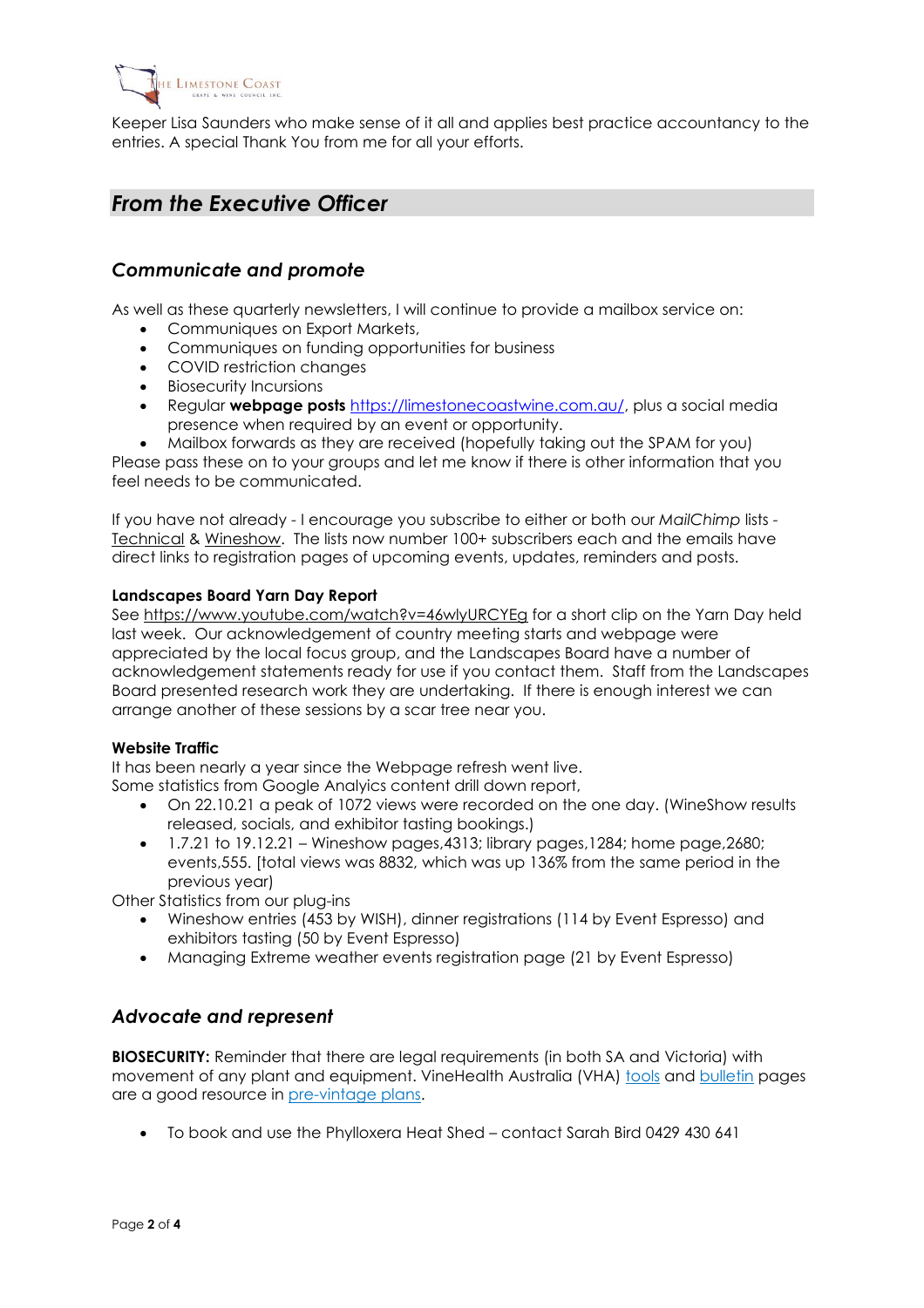

#### **WGCSA Levy Changes**

Growers will have received notification that WGCSA levy collection system will change starting this vintage. The LCGWC has actively lobbied against the change to 0.2% *farm-gate value* levy, but Minister Basham did enact this last Month. There are still questions of bonus payments, will they be excluded? (This is due the current timing of collection of the levy at the winery weighbridge) regardless it will result in an increase in the levies paid by Limestone Coast growers of premium fruit (low yielding – medium/high value).

**Stubble Burning and Hazard Reduction Burns 2022** – Smoke Taint is considered very high risk by the wine sector and mitigation is the best strategy. There are competing requirements across agricultural sectors which occur each year towards the end of vintage. We plan to hold meetings with district councils and croppers in February and March to discuss the Burn Off Permits that are issued by your District Council. Letters will be sent to state and local government highlighting wine taint science, weather related details, and a good neighbor plan. Our technical research sub-committee discussed during the December meeting and plan to have much of the detail available before vintage. There is a growing body of research into smoke potency and likelihood of taint.

#### **Water Allocation Plan (WAP)**

The next WAP is due to commence in 2023. We expect there will be considerable preparation work by Limestone Coast Landscapes Board prior to stakeholder consultation. We will keep you posted as details or issues are advised.

#### **GAS Mining**

The local arm of CSIRO's Gas Industry Social and Environmental Research Alliance (GISERA) have not met since December 2020 so no update.

**Australian Grape & Wine (AGW)** *– formally WGGA and WFA, now consolidated.* AGW plan to hold a pre-vintage workshop in Padthaway on 'Best Practice Grape-wine Assessment at the Vineyard and Winery'. More information and bookings soon.

Members of AGW and SAWIA will have seen a submission to the National Container Deposit Scheme [NCDS] asking that wine bottles be excluded. The call for comment time has closed and the submission was made this month.

AGW will hold a February conference in Adelaide at the Wine Centre. On the agenda is; industry structure and reform, market diversification, national biosecurity, and hot issues. As this is a national conference, The LCGWC will have a representative attending.

## *Focus and Initiate Sub Committee News*

#### *Technical Research Sub-Committee*

Recently completed activities

- [Literature Review](https://limestonecoastwine.com.au/library/category/lc-literature-review-2021/) features in both AWRI Library as well as own. 80 papers 35 years.
- Grapevine-virus [scoping](https://limestonecoastwine.com.au/library/grapevine-virus-symposium-recording/) review now available,
- Eutypa Spore Trap project is complete, with traps now returned to SARDI, and the final report due early next year (this completes the LCGWC 5-year investment in this)

Regional Partner activities underway (and to be completed by June 2022!)

- Unearthing Viticulture Climate Edition
- Padthaway Mulching trial measures 2022
- Porters smoke analyser network extends into the Limestone Coast
- Series of Vignettes focusing on 8 topics Research to adoption.